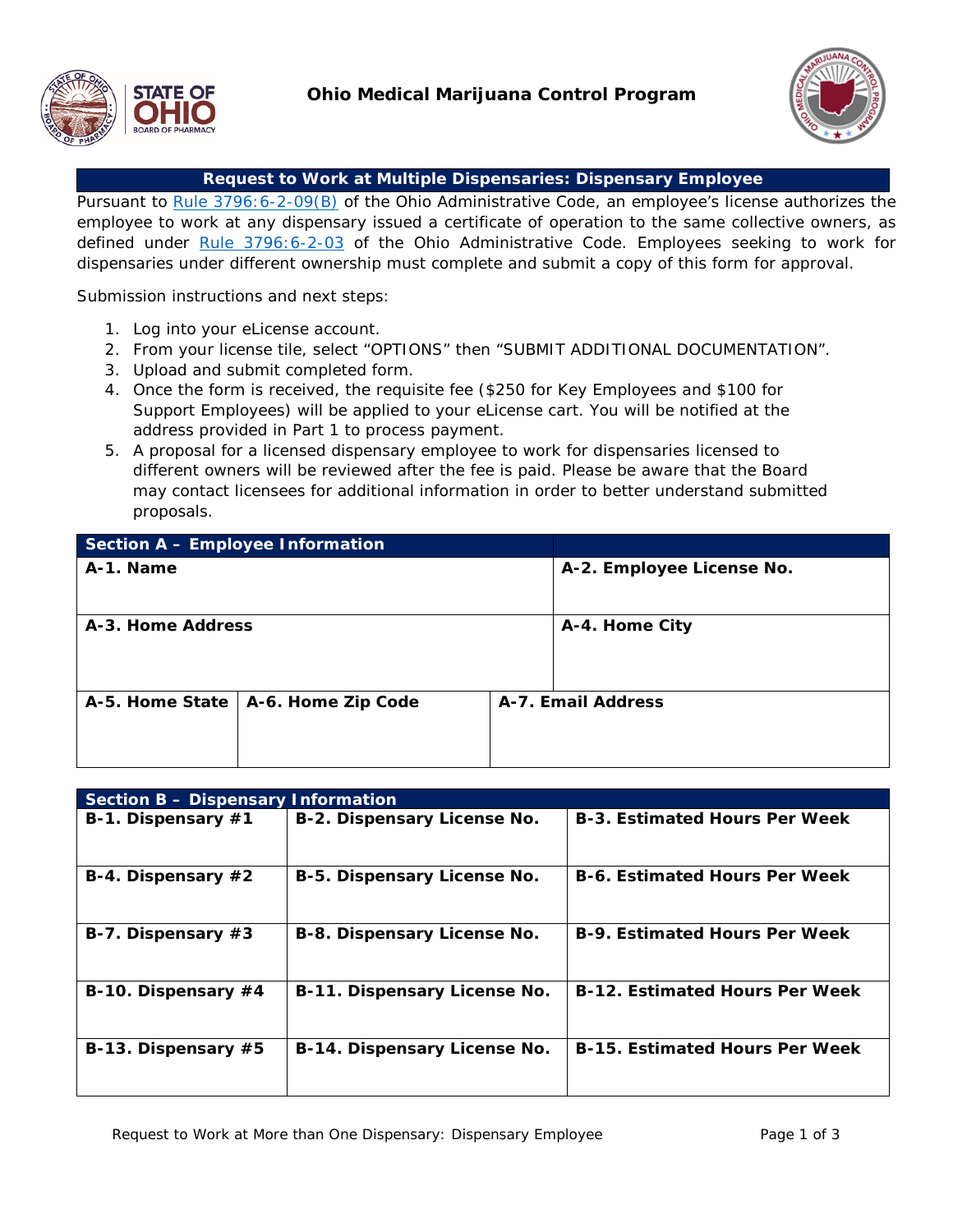

## **Ohio Medical Marijuana Control Program**



I declare under penalties of falsification as set forth in Chapters 2921., 3715., 3719., 3796., and 4729. of the Ohio Revised Code that I am the Employee identified in Part 1 of this form ("Employee") and that this form is true, correct, and complete. I hereby acknowledge that if the authority sought is granted, the Employee shall submit to the jurisdiction of the State of Ohio Board of Pharmacy and to the laws of this State for the purpose of enforcement of Chapters 2925., 3715., 3719., 3796., and 4729. of the Ohio Revised Code and all related laws and rules.

| <b>Signature of Employee</b> | Date Signed |
|------------------------------|-------------|
|                              |             |
|                              |             |
|                              |             |

| Sworn to and signed before me this date: |
|------------------------------------------|
| Date                                     |
|                                          |
| Signature of Notary                      |
| (SEAL)                                   |
|                                          |